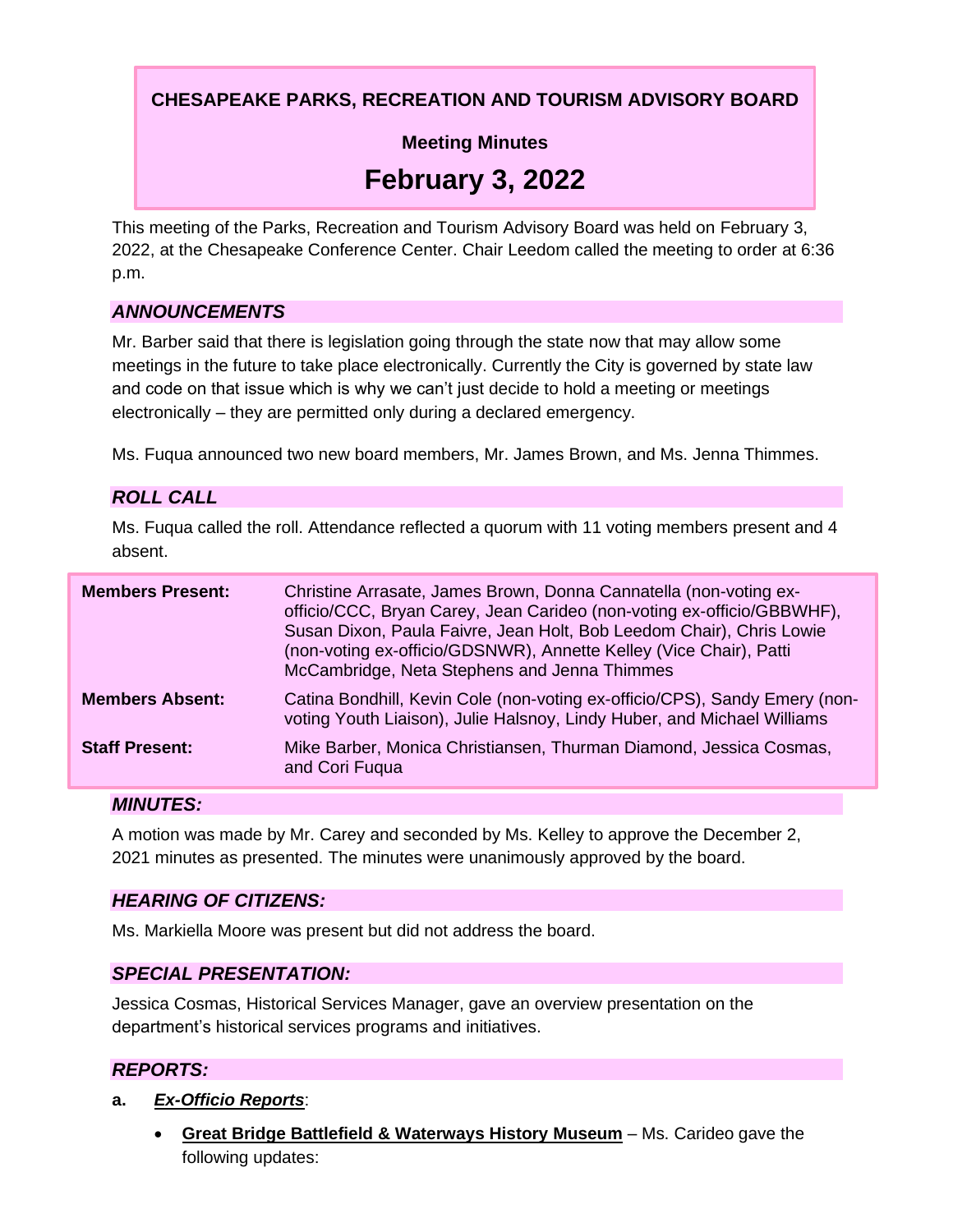- o **Events**
	- **February Fundraiser** will be held online this year as a raffle. Please go to the website, buy some tickets, and support the museum!
	- **The Museum** won an Elizabeth River business award for the shoreline and park.
- **Chesapeake Conference Center** Ms. Cannatella reported on the following:
	- o **Events and Promotions** The Winter Engagement Bridal Expo is this Sunday from 2-5pm, the Chesapeake Sports Club Annual Jamboree on February 11<sup>th</sup> from 11am-2pm, the Princess Ball on Sunday February 13<sup>th</sup> from 1-4pm. Next month is the Chesapeake Conservation Conference and Awards Luncheon on March 9<sup>th</sup>, the annual Fishing Flea Market on March 12<sup>th</sup>, and the Chesapeake State of the City on March  $24<sup>th</sup>$ . Go to the website for a full listing of events.
	- o **Lunch with Chef** will be honoring African American History Month with the Chesapeake CVB and they will have a table set up every Friday in February with information on events like the Story Tour.
	- o **First Friday Trivia Contest**  Look for details in the eNewsletter for a chance to win a free lunch with Chef.
	- o Ms. McCambridge added that **The Chesapeake Forum** is hosting three speakers this season and the events will be held at the Chesapeake Conference Center. Keynote speakers will be Dave Barry on March 22<sup>nd</sup>, Freeman Hrabowski on April  $26<sup>th</sup>$  and Joan Lunden on June  $7<sup>th</sup>$ . For more information and tickets, go the website at TheChesapeakeForum.Org.
- **Great Dismal Swamp National Wildlife Refuge** None.
- **Chesapeake Public Schools** None.
- **b.** *Tourism Report* No updates.
- **c.** *Parks and Recreation Reports*
	- **Snow Cleanup**  PRT staff did a lot of snow cleanup the last two weekends! There are pictures in the monthly Department Report.
	- **Events** Ms. Christiansen relayed the following upcoming City event: Eggspedition in April. This year it will take place on two Saturdays instead of just one  $-$  April 9<sup>th</sup> and 16<sup>th</sup> - at different parks spread around the City (15 parks on each date).
	- **Bus Tours** We have several new board members so hopefully in the spring we can schedule a couple of bus tours. We have to split them up because the bus is not big enough to accommodate everyone on one tour.
	- **Recreation** Mr. Diamond thanked Ms. Cannatella for the amazing job the Conference Center did for the senior's holiday luncheon. It was beautiful and the seniors loved it!

# **d.** *Director Updates and Department Reports*: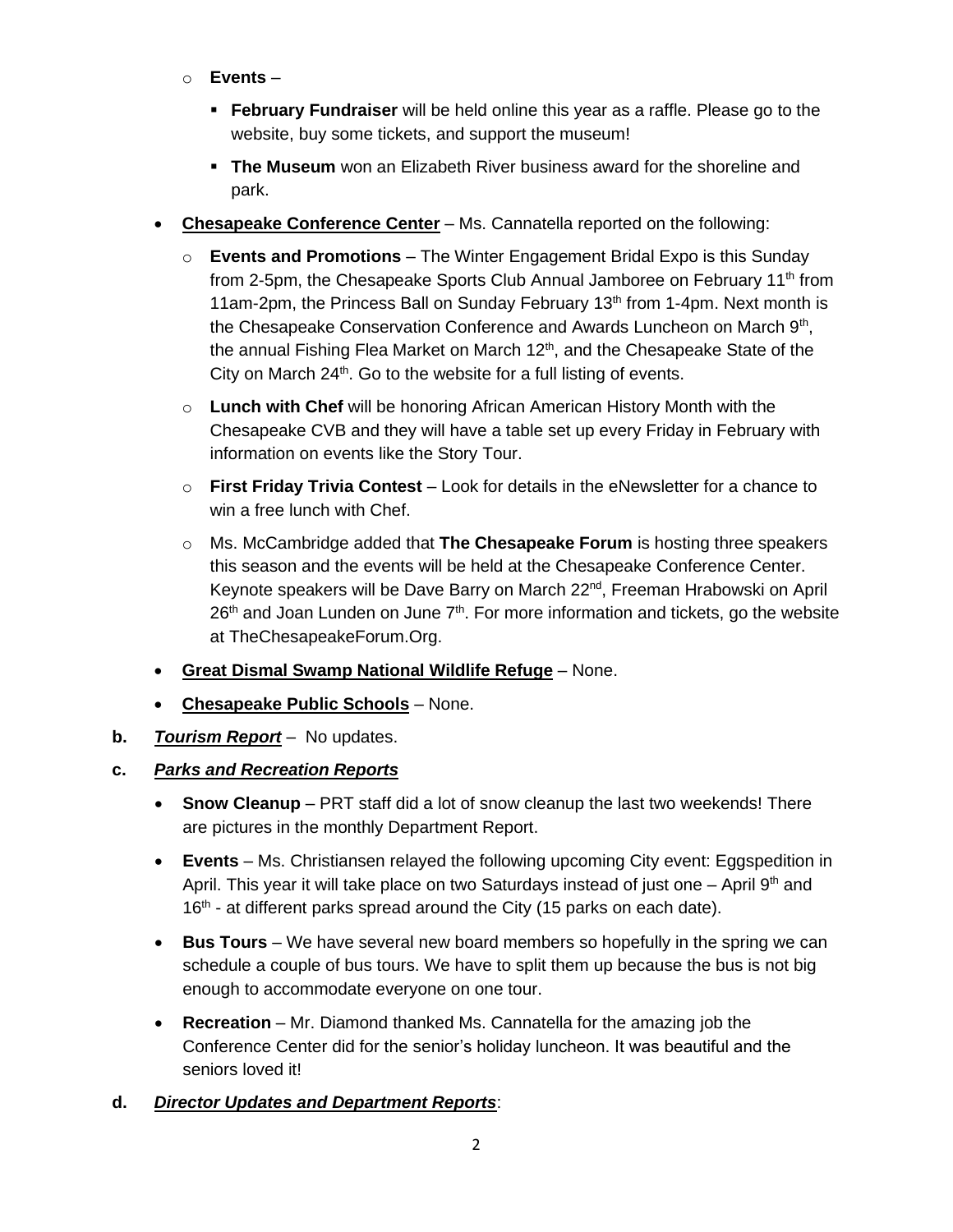- Mr. Barber gave the following updates:
	- o **Snow Cleanup** PRT crews cleared over 60 facilities two weekends in a row. Most of those staff members worked 17 straight days. PRT's responsibilities include clearing fire and police stations so emergency crews can get out.
	- o **Ballahack Boat Ramp**  Repairs to the dock/walkway were completed
	- o **Deep Creek Park**  Paving in the back parking lot began yesterday.
	- o **Lighting Projects** New LED lights were installed at one of the soccer/multipurpose fields at Deep Creek Park and were also installed at two fields at Centerville Park.
	- o **Sign Replacements** Field rules signs are in the process of being replaced citywide.
	- o **Shelters** Over 60 shelters are scheduled for refurbishment (total makeovers) this winter/spring.
	- o **Newton Neck Property** 88.7 acres of new parkland on the river! The sale of the parcel to the City closed last week. Once the deed is recorded and details are finalized, community meetings will be scheduled to discuss use, connectivity, etc. The property includes wetland areas and will be a low-key conservation-type park with passive activities like kayaking, to likely include trails.
	- o **Operating Budget** The operating budget was submitted last fall at 97.5% and the hearing was last week. Mr. Barber talked about a few highlights as well as restoring some of the funding in 2024: equipment replacement program, the opening and operation of the historic village, program rebounds (basketball, leisure programs, childcare), resource centers, sustainable landscaping, urban forestry program, additional maintenance at new parks, conference center renovation, and Northwest River Park. There has been a lot of talk about Council's top three priorities which are 1) the compensation and pay plan for City employees, 2) the Police and Fire Training Facility, possibly to be located in Heritage Park, and 3) a city pool/aquatic center. The upcoming City capital and operating budgets will probably include recommendations for these items.

## *UNFINISHED BUSINESS*:

• None.

## *HEARING OF BOARD MEMBERS*:

• Ms. Stephens asked about the fortifications at Jolliff and what's happening with the Superintendent's house. Mr. Barber said that we have paid for the State to do the environmental studies on the fort property so are waiting for that to be completed. As far as the Superintendent's House, the Army Corps still has some work they have said they need to do on it. This is another situation where we're not sure whether it will be donated or whether we'll have to lease it.